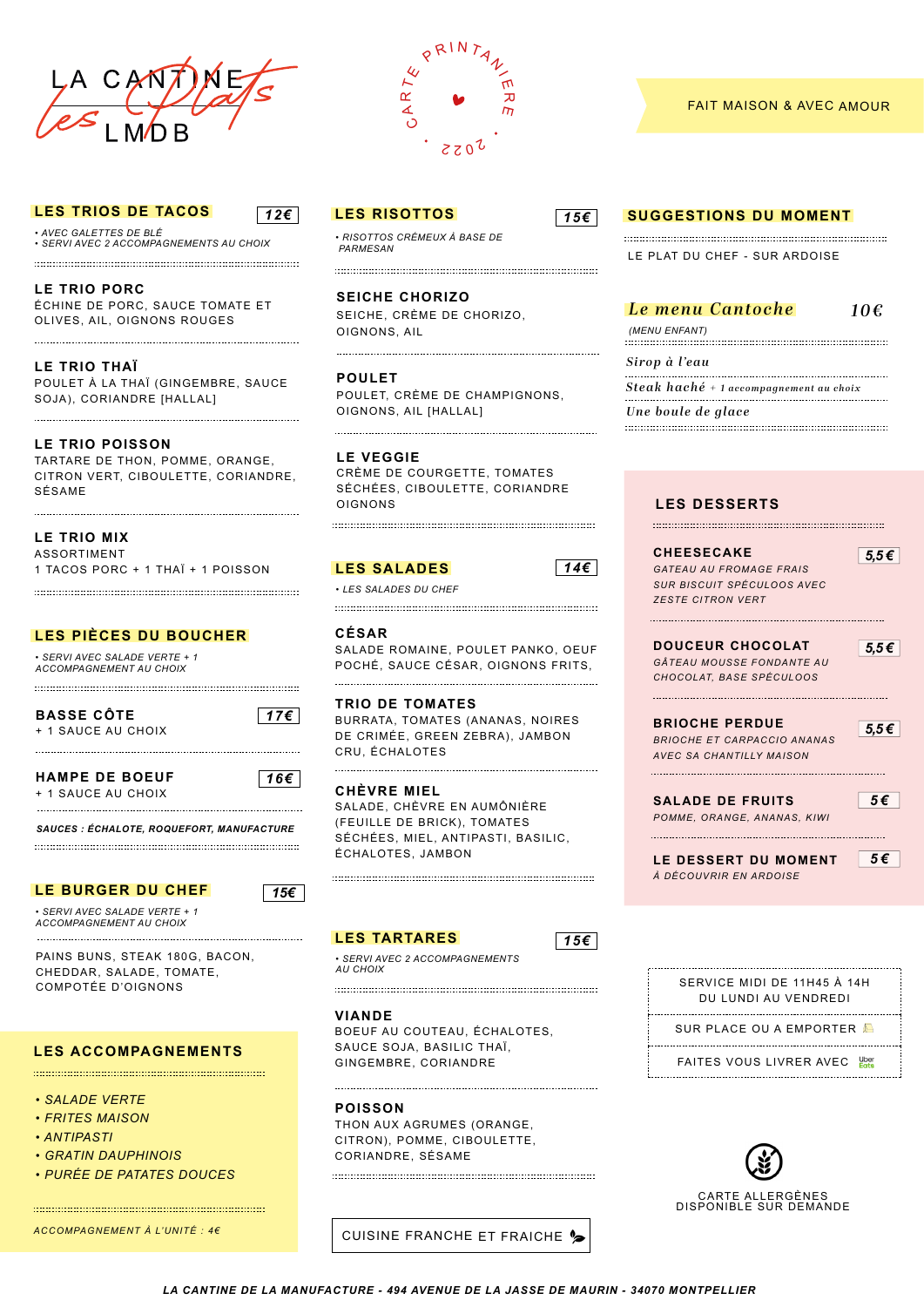

# **CAFÉS**

| <b>ESPRESSO SIMPLE</b>                         | 1,8€        |
|------------------------------------------------|-------------|
| DOUBLE                                         | 2,3€        |
| AMERICANO                                      | 2,3€        |
| MACCHIATO                                      | 2.5€        |
| CAPPUCCINO                                     | 18CL / 3€   |
| I ATTF                                         | 25CL / 3,5€ |
| CAFÉ FRAPPÉ                                    | 3,5€        |
| <b>ICE LATTE</b>                               | 4€          |
| DÉCAFÉINÉ POSSIBLE<br>EXTRA SHOT, LAIT VÉGÉTAL | 0.56        |

# **THÉS**

| THÉ NOIR                       | 4€ |
|--------------------------------|----|
| EARL GREY                      | 4€ |
| THÉ VERT NATURE                | 4€ |
| THÉ VERT À LA MENTHE<br>.      | 4€ |
| <b>INFUSION SIDÉRITIS</b>      |    |
| INFUSION<br>VERVEINE CITRONNÉE | 4€ |

#### **GOURMANDES**

CHOCOLAT CHAUD / FROID 3,5€ MOCHACCINO CHAUD/FROID 4€ 

#### **JUS DE FRUITS MAISON**

| <b>LE TOM DIXON</b><br>CAROTTE, POMME, ORANGE,<br><b>GINGEMBRE. JUS DE CITRON</b>         | 5€ |
|-------------------------------------------------------------------------------------------|----|
| <b>LE CORBUSIER</b><br>MANGUE, PASSION, LAIT DE COCO.<br><b>BASILIC. SIROP DE VANILLE</b> | 5€ |
| <b>LE PICASSO</b><br>CASSIS, MYRTILLE, FRAMBOISE, YAOURT<br>GREC, LAIT D'AVOINE           | 5€ |
| ORANGE PRESSÉE<br>25CL $/$ 4 $\in$                                                        |    |
| POMME PRESSÉE<br>25CL / 4€                                                                |    |

#### **SOFTS VINS**

| VITTEL                                                          | $0.5CL / 3.5€ - 1L / 6€$ |  |
|-----------------------------------------------------------------|--------------------------|--|
| SAN PELLEGRINO                                                  | 50CL / 3,5€              |  |
| SAN PELLEGRINO                                                  | 1L/6E                    |  |
| COCA COLA<br>CLASSIQUE OU ZÉRO                                  | 33CL / 4€                |  |
| THÉ GLACÉ<br><b>BIOLOGIQUE</b>                                  | 25CL / 4€                |  |
| SIROP<br>FRAISE, GRENADINE,<br>MENTHE, PÊCHE, PAMPLEMOUSSE, PAC | 40CL / 2€                |  |
| DIABOLO                                                         | <br>40CL / 3€            |  |
| LIMONADE<br>ORANGE SANGUINE, CITRON                             | 33 CL / 4€               |  |
| <b>HIS ADTICANAILY</b>                                          | 2501/1506                |  |

JUS ARTISANAUX 25CL / 4,50€ *ABRICOT, ANANAS, TOMATE* 

# **BIÈRES ARTISANALES**

#### PRESSIONS

| <b>BLONDE</b>      | 25CL : $3.5€$ / 50CL : 6€     |      |
|--------------------|-------------------------------|------|
| IPA                | 25CL: $4 \in 750$ CL: $7 \in$ |      |
| SUPP. SIROP. PICON |                               | 0.56 |

#### CANETTES

BREWING BEARS 33CL / 5€ *BLANCHE, IPA, TRIPLE BIÈRE BRASSÉE À MONTPELLIER* 

#### **DIGESTIFS** 4CL

| MENTHEUSE (MENTHE) | 5€ |
|--------------------|----|
| CROQUEUSE (POMME)  | 5€ |
| PULPEUSE (CITRON)  | 5€ |
|                    |    |



# **AU VERRE / CARAFE** (**25 OU 50CL)**

#### ROUGE ROUGE

LA COLLINE DES CONQUÊTES *GRENACHE, SIRAH, CARIGNAN*

VERRE : 3€ / 25CL : 5€ / 50CL : 9€ 

#### BLANC BLANC

DOMAINE GRAND CHEMIN *CHARDONNAY* 

VERRE : 3€ / 25CL : 5€ / 50CL : 9€ 

#### ROSÉ ROSÉ

DEGRÉS D'ANTAN - *GRENACHE*

VERRE : 3€ / 25CL : 5€ / 50CL : 9€ 

| <b>VOUS EN VOULEZ PLUS ?</b>                         |  |
|------------------------------------------------------|--|
| <b>DÉCOUVREZ NOTRE</b><br><b>CARTE DES VINS 2022</b> |  |

| <b>MARTINI BLANC/ROUGE</b>                  | 4€        |
|---------------------------------------------|-----------|
| KIR CASSIS/FRAMBOISE                        | 4€        |
| <b>CIDRE BRUT</b>                           | 3.56      |
| <b>CHAMPAGNE BAUDRY</b><br><b>BOUTEILLE</b> | 50€       |
| <b>RUINART BRUT</b><br><b>BOUTEILLE</b>     | $110 \in$ |
| PROSECCO<br><b>BOUTEILLE</b>                | 30€       |